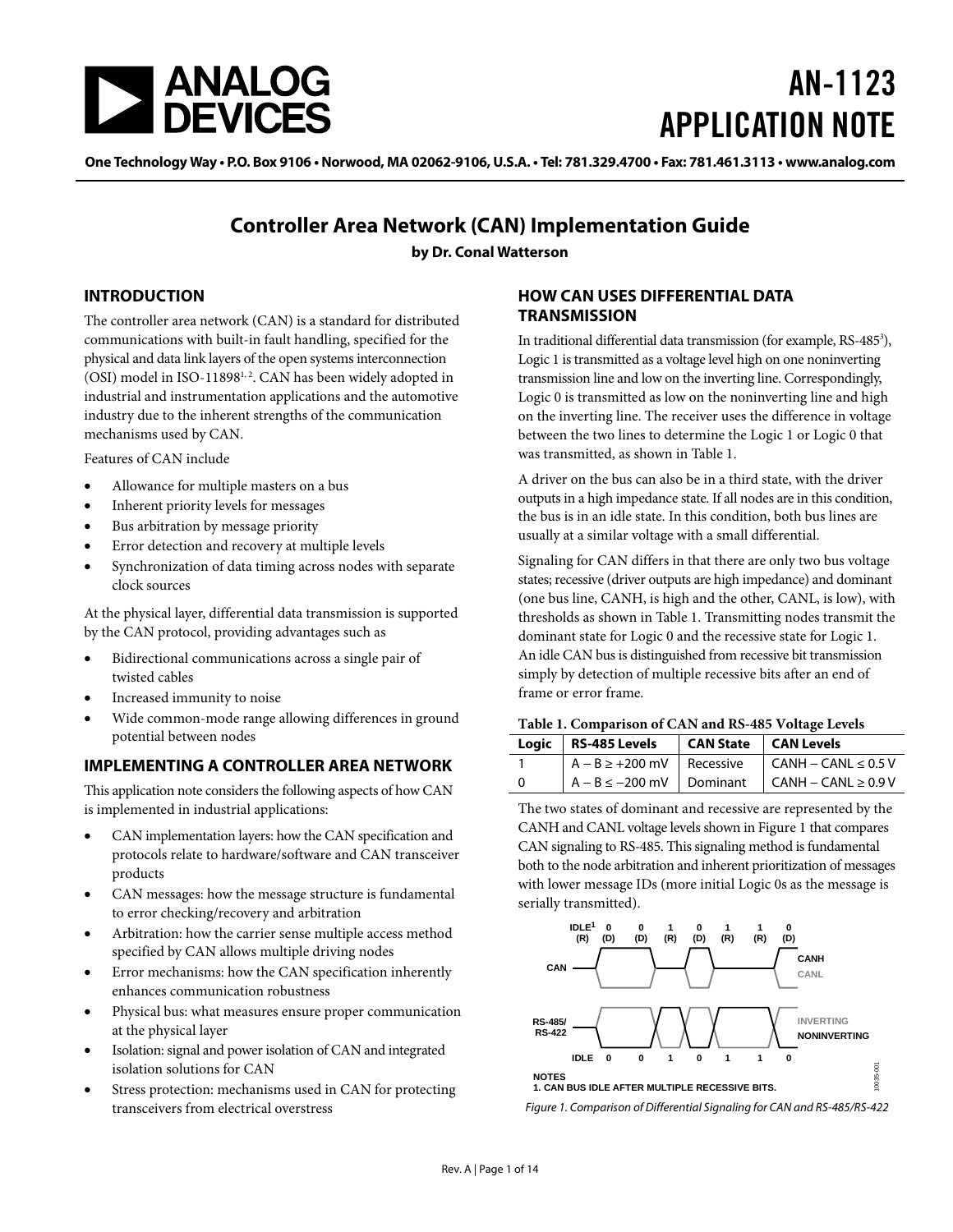## **TABLE OF CONTENTS**

| How CAN Uses Differential Data Transmission 1 |
|-----------------------------------------------|
|                                               |
|                                               |
|                                               |
|                                               |
|                                               |
|                                               |
|                                               |
|                                               |
|                                               |
|                                               |
|                                               |
|                                               |
|                                               |
|                                               |
|                                               |

## Integrated Signal and Power Isolated CAN Transceivers ..... 11

#### <span id="page-1-0"></span>**REVISION HISTORY**

| 10/2017—Rev. 0 to Rev. A |  |
|--------------------------|--|
|                          |  |

2/2012-Revision 0: Initial Version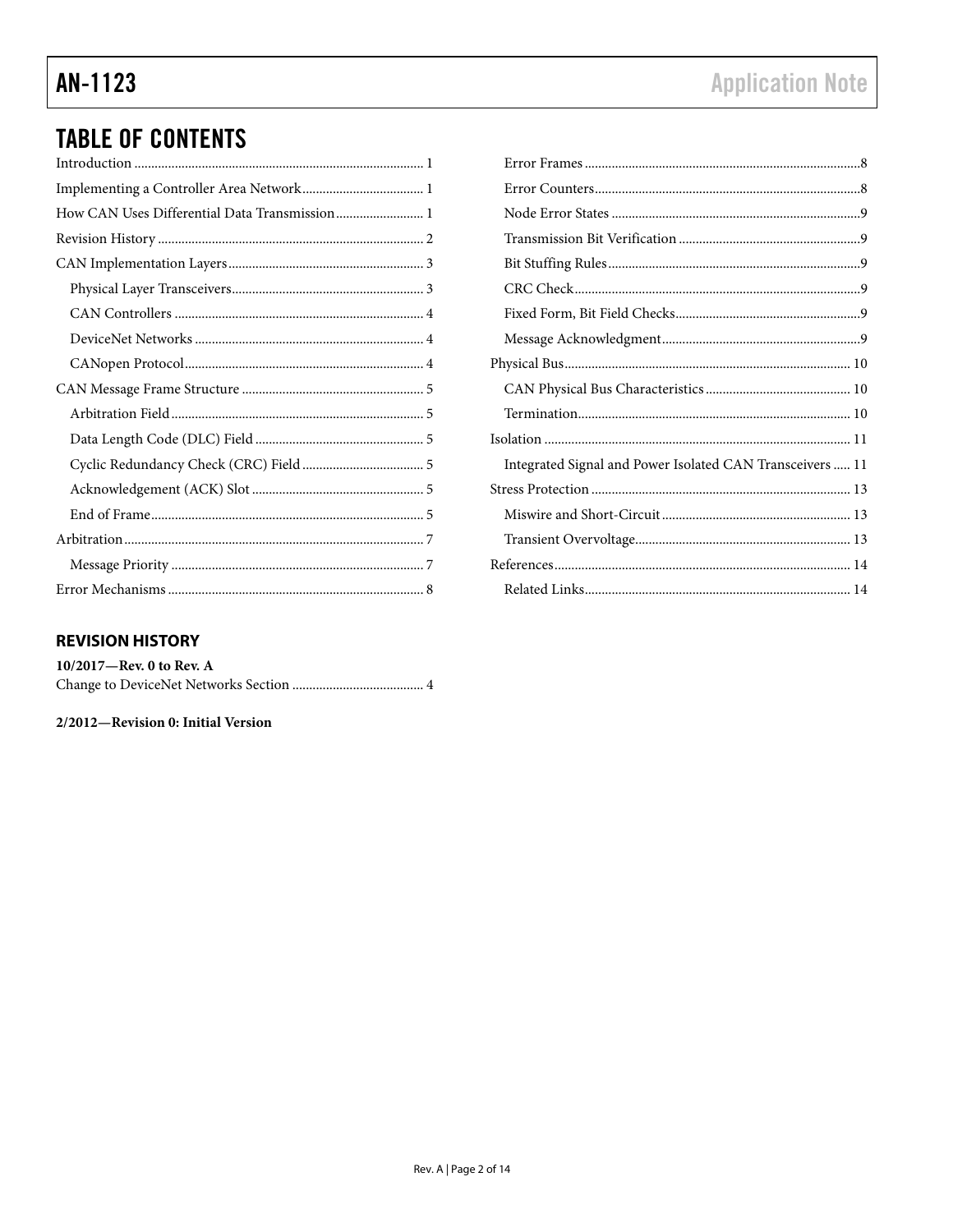## <span id="page-2-0"></span>CAN IMPLEMENTATION LAYERS

Communication using CAN is defined by the International Standard Organization (ISO) as ISO-11898 and can be considered in the context of the seven-layer OSI model for communications. The ISO-11898-1 standard for CAN relates to the data link layer and the effects of this on the surrounding layers. ISO-11898-2 relates to part of the data link layer and the physical layer.

Implementations of CAN depend on the following components:

- Physical layer transceiver to translate the CAN messages to/from differential signals across a physical medium such as a twisted pair cable.
- CAN controller (sometimes embedded in a microprocessor, as with the Analog Devices, Inc. Blackfin[® ADSP-BF548\)](http://www.analog.com/ADSP-BF548?doc=an-1123.pdf) that implements the data link layer. These adhere to the CAN 2.0b specification<sup>4</sup> to ensure communication conforms to the ISO 11898 standard.
- CAN software application, implementing the application layer protocol (translating the software application data to/from CAN messages).

The various blocks that implement a CAN application are shown in [Figure 2,](#page-2-2) which shows their relationship to OSI layers and the features implemented by each block.

#### <span id="page-2-1"></span>**PHYSICAL LAYER TRANSCEIVERS**

CAN transceivers provide the differential physical layer interface between the data link layer, the CAN controller (for example, embedded in some of Analog Devices Blackfin processors), and the physical wiring of the CAN bus. The Analog Devices portfolio includes transceivers with integrated *i*Coupler<sup>®</sup> digital isolation<sup>5</sup> for signal isolation and *iso*Power® power isolation<sup>5</sup>, providing fully isolated off-the-shelf CAN PHYs.

The [ADM3051](http://www.analog.com/ADM3051?doc=an-1123.pdf)[/ADM3052](http://www.analog.com/ADM3052?doc=an-1123.pdf)[/ADM3053/](http://www.analog.com/ADM3053?doc=an-1123.pdf)[ADM3054](http://www.analog.com/ADM3054?doc=an-1123.pdf) are designed for interfacing to CAN controllers and support various CAN applications. Depending on the application, different high level protocols can be used with CAN, for example, CANopen or DeviceNet™.

- Th[e ADM3054](http://www.analog.com/ADM3054?doc=an-1123.pdf) is a 5 kV rms signal isolated high speed CAN transceiver.
- Th[e ADM3053](http://www.analog.com/ADM3053?doc=an-1123.pdf) is a fully isolated high speed CAN transceiver with 2.5 kV rms signal and power isolation.
- Th[e ADM3052](http://www.analog.com/ADM3052?doc=an-1123.pdf) is a 5 kV rms signal isolated high speed CAN transceiver with an integrated bus voltage regulator to use 24 V bus power (for example, as in DeviceNet applications).
- Th[e ADM3051](http://www.analog.com/ADM3051?doc=an-1123.pdf) is a nonisolated high speed CAN transceiver.



<span id="page-2-2"></span>Figure 2. CAN Implementation Blocks as Related to OSI Layers and Features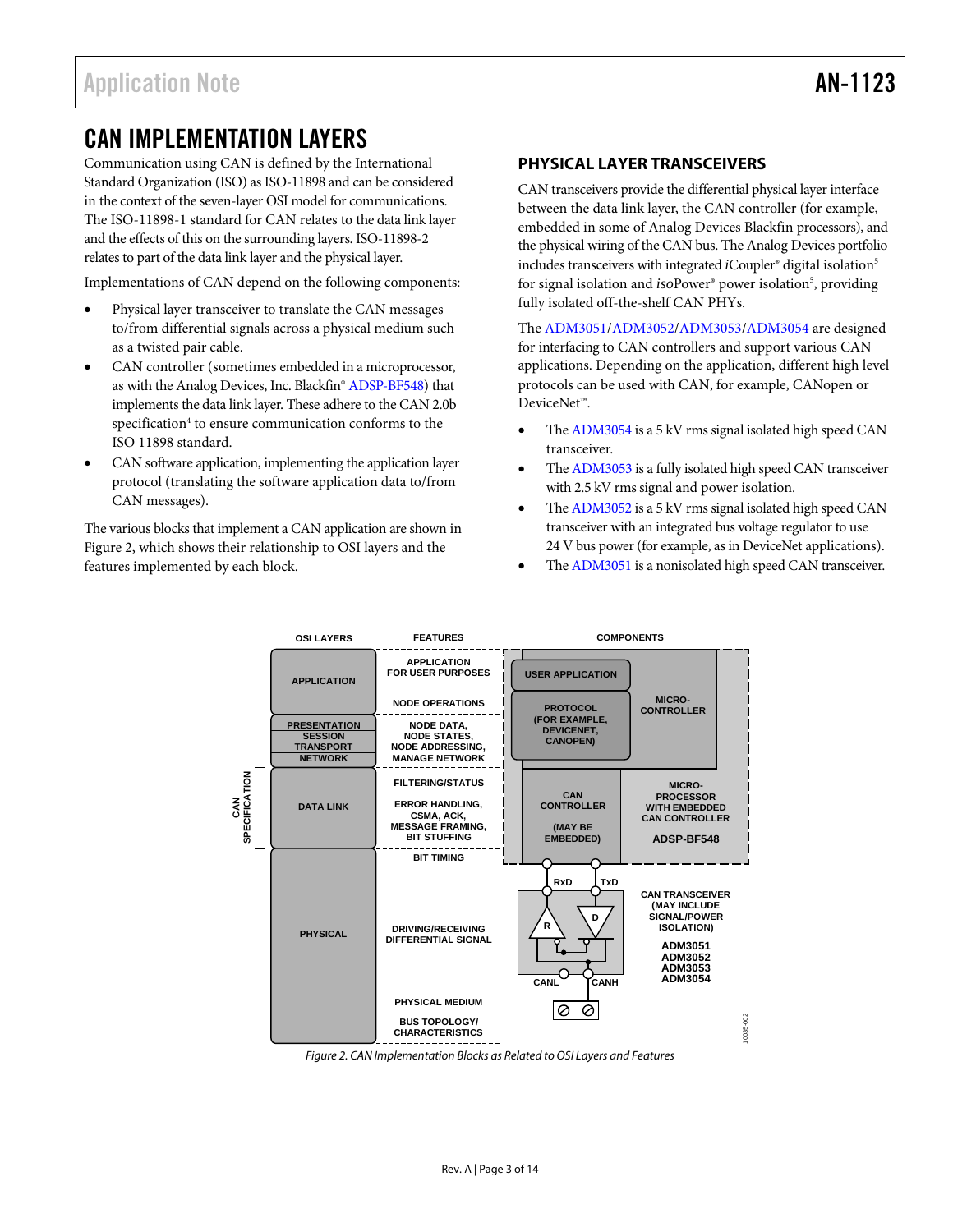### <span id="page-3-0"></span>**CAN CONTROLLERS**

The data link layer of CAN and physical bit timing is implemented by the CAN controller (sometimes embedded within a microcontroller or digital signal processor (DSP), for example, the [ADSP-BF548\)](http://www.analog.com/ADSP-BF548?doc=an-1123.pdf), according to the CAN 2.0b specification and conforming to the data link layer portion of the ISO-11898 standard. The CAN controller handles message filtering, arbitration, message framing, error handling, and error detection mechanisms such as bit stuffing.

#### <span id="page-3-1"></span>**DeviceNet NETWORKS**

DeviceNet<sup>6</sup> is a specification managed by the Open DeviceNet Vendors Association (ODVA) for communication networks. DeviceNet specifies aspects of the physical layer, the use of CAN for physical and data links layers, and higher level communication using the common industrial protocol (CIP). Industrial and instrumentation commonly use DeviceNet for CAN applications.

DeviceNet specifies a multidrop network that supports masterslave or distributed control schemes across a linear bus topology. The network not only comprises the differential signaling bus lines, but also power and ground, so that nodes can be powered from the bus.

The physical layer specifications for DeviceNet specify features such as the use of CAN technology, protection from wiring errors and the ability to add or remove nodes from the network while it is operational. Various aspects of the physical layer are specified in detail, including the transmission media and connectors.

The [ADM3052](http://www.analog.com/ADM3052?doc=an-1123.pdf) isolated CAN transceiver meets the physical layer requirements of DeviceNet, in addition to incorporating features used by DeviceNet nodes, such as signal isolation, miswire protection, and a linear regulator to power the bus side of the device from the 24 V bus power  $(V+)$ . [Figure 3](#page-3-3) provides a functional block diagram of the [ADM3052,](http://www.analog.com/ADM3052?doc=an-1123.pdf) as well as an application configuration.

### <span id="page-3-2"></span>**CANopen PROTOCOL**

CANopen<sup>7</sup> is an application layer protocol maintained by CAN in Automation (CiA) that uses the CAN data link and physical layers and specifies standardized profiles for devices, communication, and applications. This allows interoperability across different application areas, for example, industrial automation, building control, and generic input/output (I/O). The physical layer conforms to ISO-11898, with a bus topology and data rates up to 1 Mb.

The [ADM3053 c](http://www.analog.com/ADM3053?doc=an-1123.pdf)an be used to fully isolate communication on networks such as those using CANopen, with power for the bus side of the transceiver provided by an integrated isolated dc-to-dc converter. A functional block diagram of th[e ADM3053 i](http://www.analog.com/ADM3053?doc=an-1123.pdf)s shown i[n Figure 12.](#page-11-0)

Alternatively, where an isolated 5 V supply is already present in the application circuit, th[e ADM3054 p](http://www.analog.com/ADM3054?doc=an-1123.pdf)rovides an integrated CAN transceiver with 5 kV rms digital isolator.



<span id="page-3-3"></span>Figure 3. Application Example Using th[e ADM3052 I](http://www.analog.com/ADM3052?doc=an-1123.pdf)solated CAN Transceiver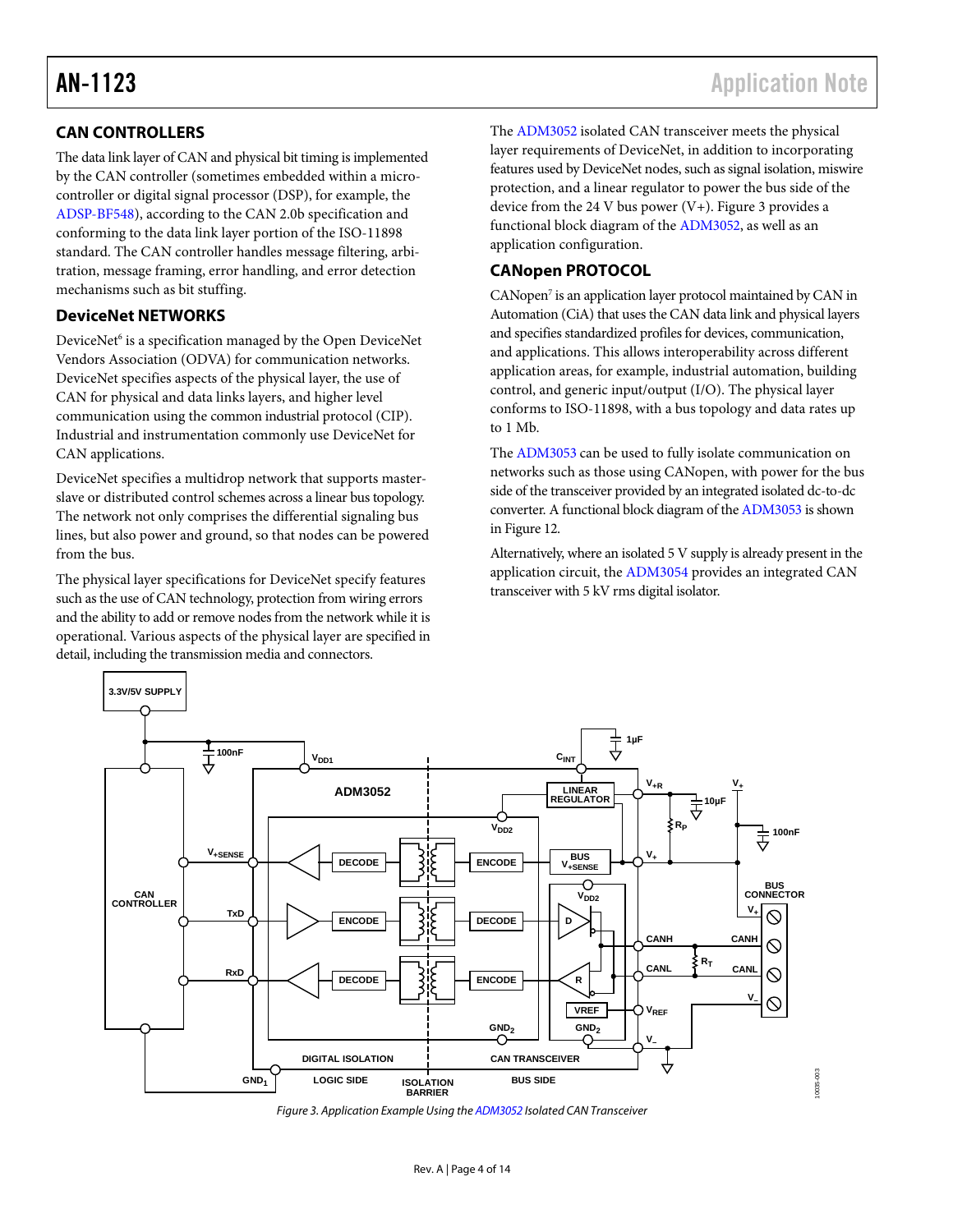## <span id="page-4-0"></span>CAN MESSAGE FRAME STRUCTURE

The structure of a CAN message is fundamental to the schemes used for achieving robust communications through error detection, as well as the inherent prioritization of messages and multiple driver capability based on bit-wise arbitration. The CAN controller handles the framing of CAN messages, as specified in CAN 2.0b (for the inclusion of the extended message type detailed here).

As discussed in the [Introduction](#page-0-5) section, signaling for CAN messages at the physical layer comprises leaving the bus in a high impedance recessive state for a transmission of 1 and transmitting a differential high/low dominant state for a transmission of 0. In [Figure 4](#page-5-0) an[d Figure 5,](#page-5-1) which show the composition of CAN message frames, white bit fields denote a recessive bus state, dark grey fields indicate a dominant state, and grey indicates bit fields that can be dominant or recessive.

### <span id="page-4-1"></span>**ARBITRATION FIELD**

As shown i[n Figure 4](#page-5-0) an[d Figure 5,](#page-5-1) message identifiers form part of the CAN message frame. In conjunction with a number of flag bits, this section of the CAN message frame is termed the arbitration field (indicated in [Figure 4](#page-5-0) an[d Figure 5\)](#page-5-1), with the message ID and flags denoting the message type, dictating arbitration and, as a result, message priority. There are two main attributes that can distinguish CAN message types using the flag bits:

- An IDE bit, denoting use of extended identifier
- An RTR bit, denoting a remote transmission request

Remote transmission requests are used to request that a certain message be sent by its originator (normally nodes on a bus send data autonomously). This remote transmission request is a message without any data, sent by one node, to request that another node (or nodes) transmit the message of the same ID but with data.

The SRR bit is a substitute remote request in messages with extended IDs for compatibility with nodes that only use standard CAN messages.

Some reserved bits are also present for future expansion of the CAN protocol and must be read as zero to ensure future compatibility.

#### <span id="page-4-2"></span>**DATA LENGTH CODE (DLC) FIELD**

Up to eight bytes of data can be present in a CAN message frame. The length of data in the frame is encoded into the DLC field. A remote transmission request has the data length of the requested data frame. Note that only values of zero to eight are valid for the DLC field.

### <span id="page-4-3"></span>**CYCLIC REDUNDANCY CHECK (CRC) FIELD**

The CRC field is part of the error checking mechanism in the CAN protocol. The CRC field contains a sequence generated from the content of the CAN frame, which is the remainder from a polynomial division operation. The received sequence and data can be used in another polynomial division operation to check that no bits have accidentally been received in an inverted/error state.

The CRC field is delimited (bus recessive for one bit interval) from the ACK slot that follows to ensure that the CRC field is not affected by the ACK behavior.

#### <span id="page-4-4"></span>**ACKNOWLEDGEMENT (ACK) SLOT**

Although the ACK slot is transmitted as Logic 1 (bus recessive) by the message originator, error-free transmission is achieved only when during this bit interval the bus is set to a dominant state by another node. Any other node that receives the previous message fields error-free will automatically attempt to transmit Logic 0 to acknowledge receipt of the message.

An ACK delimiter (bus recessive for one bit interval) is present to allow a space before the remainder of the message in case the node transmitting the ACK bit has slightly different timing and the dominant bit overruns into the next bit period (that is, the delimiter interval).

If the bus remains in a recessive state during the ACK slot, a node detecting this will begin transmitting an error frame in the next bit period.

#### <span id="page-4-5"></span>**END OF FRAME**

The end of frame is communicated by a 7-bit interval bus recessive state, a sequence not occurring during the rest of the message due to bit stuffing (run-length limited coding where a complementary bit is inserted after every six consecutive 1s or 0s in the message). After the end of a frame, a bus recessive interframe space is also observed (the exact length of this varies depending on the length of time specified for bus idle for a given CAN controller).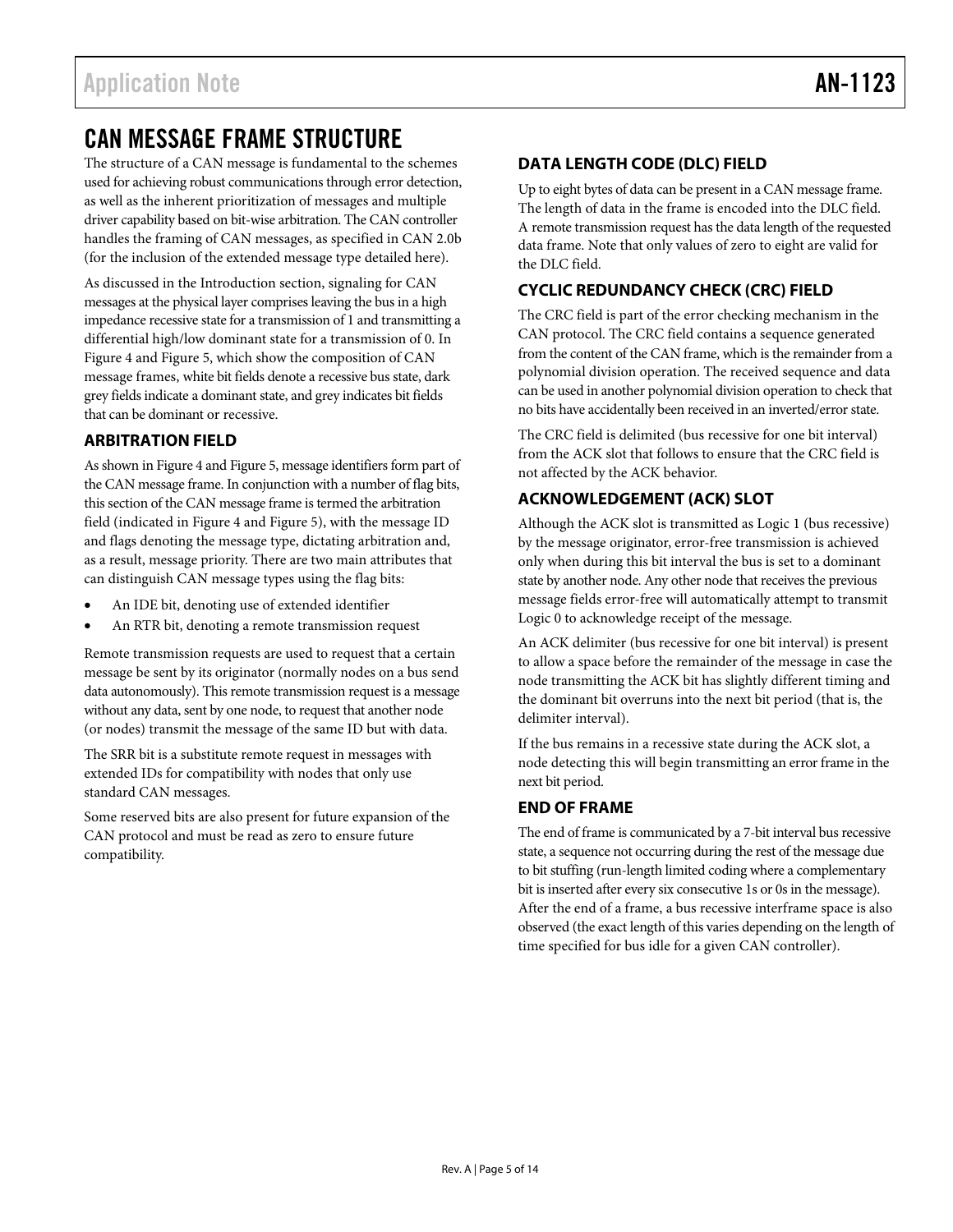<span id="page-5-0"></span>![](_page_5_Figure_2.jpeg)

<span id="page-5-1"></span>Figure 5. CAN Extended Message Frame Fields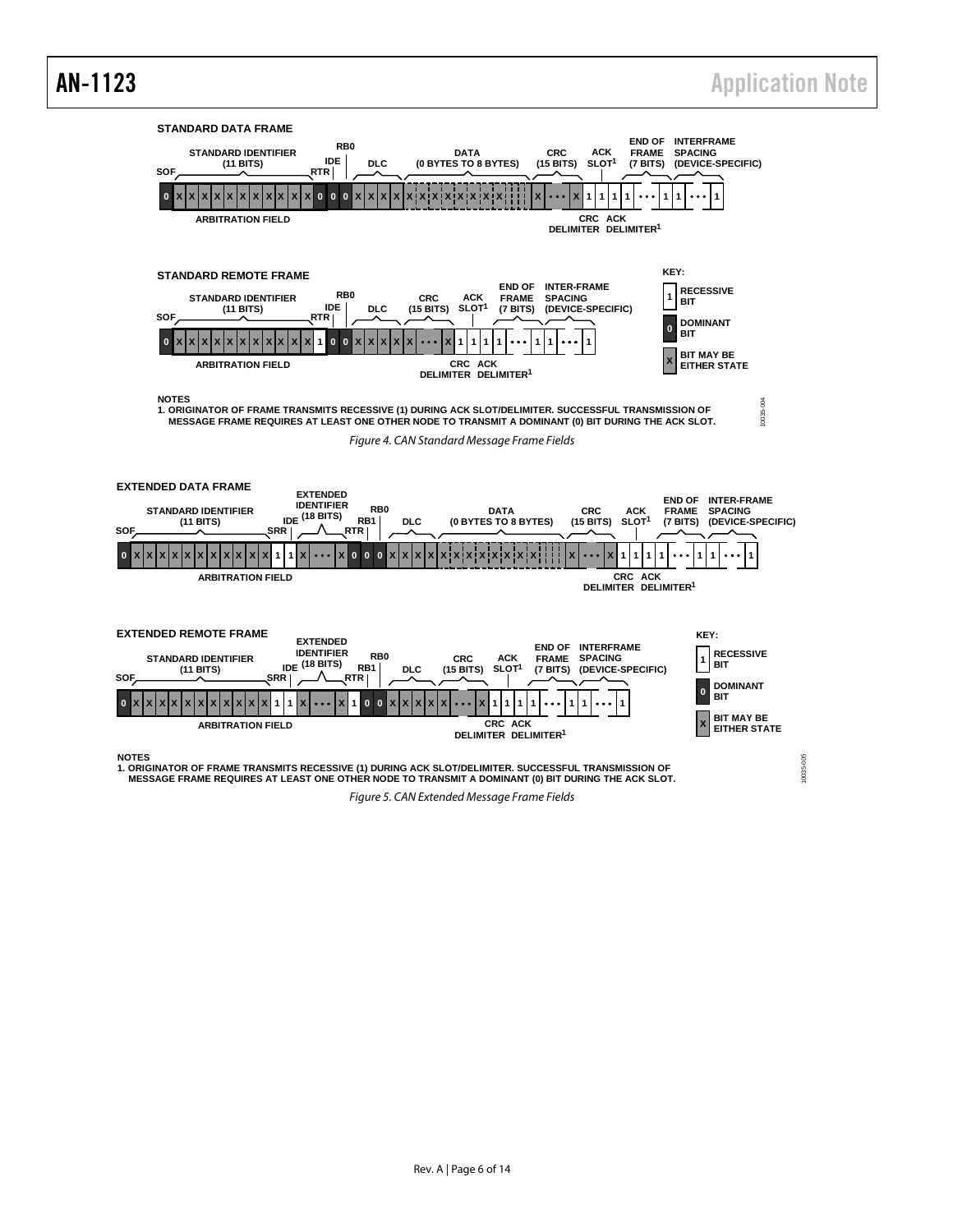## <span id="page-6-0"></span>ARBITRATION

On a single CAN bus, any node can transmit data. Nodes arbitrate for use of the bus, so that, in the event of two or more nodes attempting transmission, messages are transmitted one after another according to their priority.

Nondestructive and transparent arbitration is possible because transmission of a dominant bit overwrites the recessive bus state. The CAN controller of each node monitors the bus as it transmits and, consequently, can detect if another node wins arbitration. Nondestructive and transparent means that messages are not corrupted, and transmission of the highest priority message is uninterrupted by arbitration.

If the bus is active (a node is transmitting or has just finished transmission), no other nodes will attempt transmission. If, when the bus is idle (for at least the length of the interframe spacing), and more than one node begins transmission, arbitration occurs transparently and nondestructively. Nondestructive arbitration means that the node winning arbitration can simply continue transmission of its message without any other node having interfered with the message transmission.

Usin[g Figure 6](#page-6-2) as an example, both nodes have attempted transmission at the same time. Both CAN nodes monitor the bus state as they transmit, and as Node 2 attempts to transmit SID7, it can detect that another node (in this case Node 1) has written a dominant value to the bus and has won arbitration accordingly. Node 2 does not attempt retransmission until after the bus has been idle for the interframe spacing. Node 1 continues transmission but also monitors the bus to detect errors or detect if another node wins arbitration in a later arbitration field bit interval.

Note the example of bit stuffing after the initial five dominant bits transmitted by Node 1. These extra bits are important in allowing nodes to synchronize their timing and are also used for error detection.

#### <span id="page-6-1"></span>**MESSAGE PRIORITY**

CAN message frames are transmitted most significant bit (MSB) first, and as the message IDs are at the beginning of a frame, they form part of the arbitration sequence. Messages with a lower ID (more initial 0s) have a higher priority. In addition, remote frames (RTR bit  $= 1$ ) have a lower priority than the data frame with the same ID.

![](_page_6_Figure_10.jpeg)

<span id="page-6-2"></span>*Figure 6. Example of Arbitration Between CAN Nodes*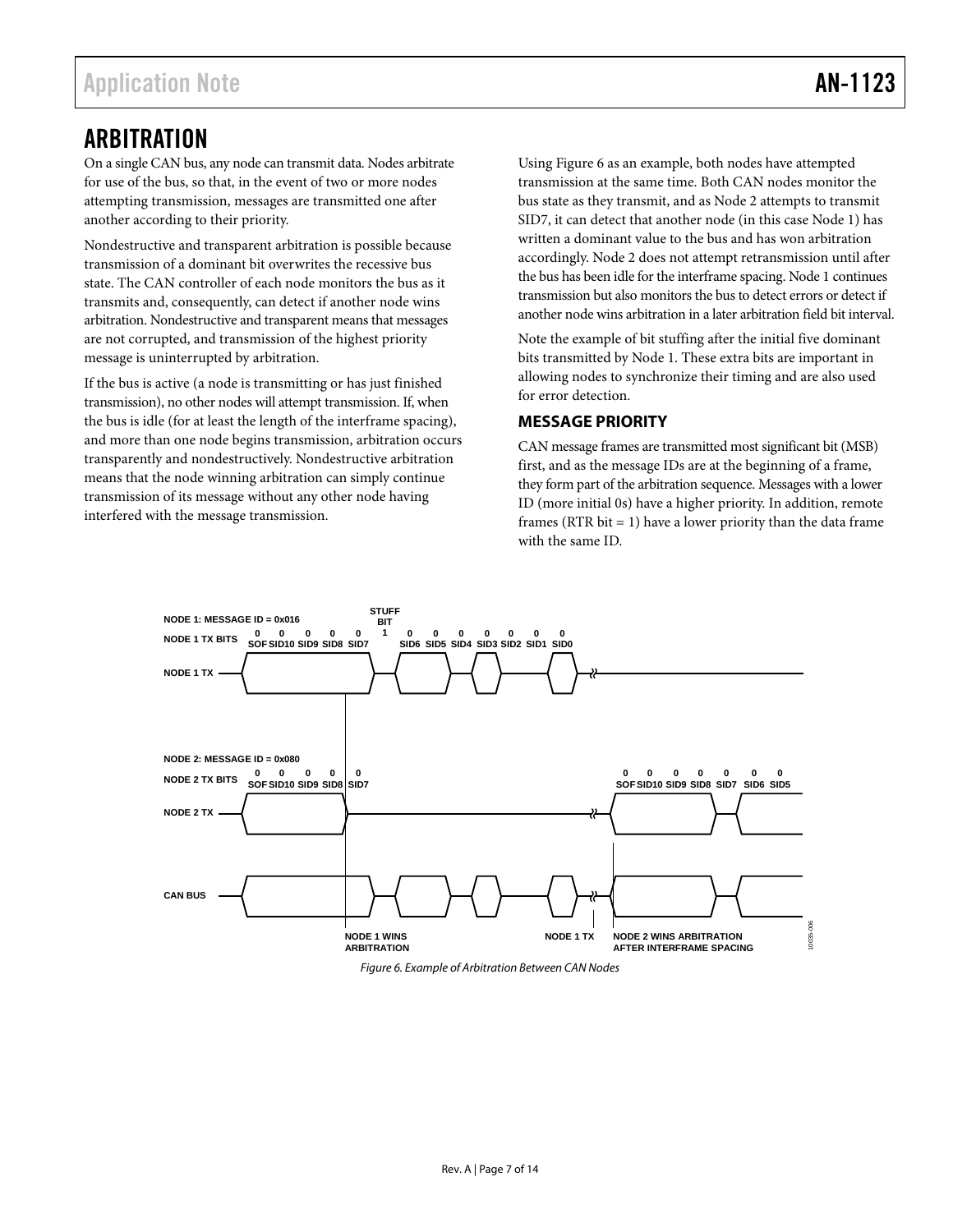## <span id="page-7-0"></span>ERROR MECHANISMS

CAN incorporates various mechanisms for supporting error checking and handling. These include definitions of the following error detection schemes:

- Transmission bit verification
- Bit stuffing rules
- CRC check
- Fixed-form bit field checks
- Mandatory message ACK

These errors are handled using the following mechanisms:

- **Error** frames
- **Error** counters
- Node error states

The CAN controller detects and handles these errors and supports the error detection by framing CAN messages according to CAN 2.0b.

#### <span id="page-7-1"></span>**ERROR FRAMES**

An error frame is distinguished by having six consecutive bits. This sequence is dominant or recessive depending on the state of the node transmitting the error. This sequence violates the normal transmission rules and so is detectable by other nodes.

Any node transmits error frames immediately when it detects an error. As an error frame itself highlights an error, other nodes concurrently transmit their own error frames, resulting in a superposition of multiple error frames.

The sequence of six consecutive bits is the error flag. An error frame also comprises an error delimiter to allow for the error flags from other nodes overrunning the initial six bit periods.

An example of transmission of a CAN frame with an error and a subsequent CAN active error frame is shown i[n Figure 7,](#page-7-3) compared to an error-free transmission.

Any node transmitting an error flag subsequently sends recessive bits until the bus is detected as being in the recessive state, after which, an additional seven recessive bits are transmitted. The node can then attempt transmission of regular CAN frames.

#### <span id="page-7-2"></span>**ERROR COUNTERS**

Every CAN node must implement two error counters; a transmit error counter and a receive error counter. These are incremented on the basis of transmit or receive errors and decremented on the basis of successful transmission or receiving of messages.

![](_page_7_Figure_22.jpeg)

<span id="page-7-3"></span>*Figure 7. Normal Transmission with ACK and Faulty Transmission with CAN Error Frame*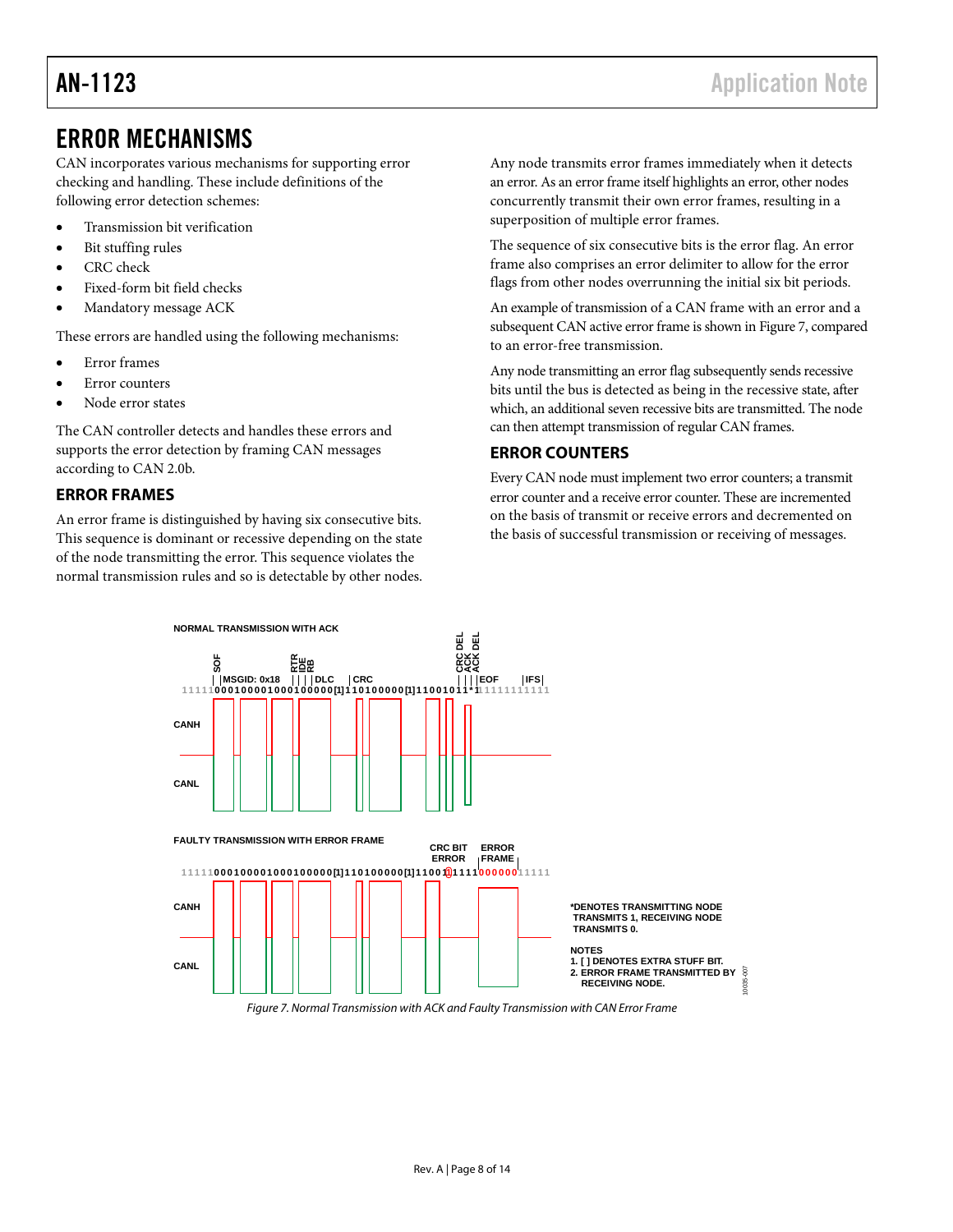### <span id="page-8-0"></span>**NODE ERROR STATES**

Based on the error counters, a node may be in one of three states:

- Error active
- Error passive
- Bus off

In the error active state, the node is expected to be able to communicate on the bus and send active error flags when errors are detected. The transmit and receive error counters must be less than 127 for the node to remain error active.

In the error passive state, the node may communicate on the bus but only send passive error flags in the event of errors. The node enters this state when the transmit or receive error counters reach or surpass 127. The node becomes error active once these counters again decrease to 127 or below.

In the bus off state, the node is not permitted to communicate on the bus. This state occurs once the transmit error count reaches or passes 256. After 11 consecutive recessive bits have been detected 128 times, the node may have its error counters reset to 0 and can enter the error active state.

#### <span id="page-8-1"></span>**TRANSMISSION BIT VERIFICATION**

A transmitting node monitors the bus as it transmits to verify that each bit appears on the bus as intended. The detection of an opposite bit level on the bus is termed a bit error, a form of transmit error. There are two exceptions where an opposite bit level may be detected without error:

- The arbitration field is transmitted as recessive; however, it is expected that the bus state will change to dominant as other nodes acknowledge the message.
- It is not a bit error if a node sending a passive error flag detects the bus in a dominant state.

#### <span id="page-8-2"></span>**BIT STUFFING RULES**

The process of bit stuffing refers to the scheme whereby a transmitting node inserts a complementary bit in the transmitted bit stream after five consecutive message bits of the same value. This encoding is used for an entire CAN data or remote frame with the exception of fixed form bit fields for the CRC delimiter, ACK field, and end of frame. CAN error or overload frames are also fixed form.

Any node receiving a message that breaks the bit stuffing rules (more than five consecutive recessive or dominant bits in a sequence that should be bit stuffed) will detect this as a receive error and take action dependant on the node state (for example, transmit an active or passive error frame).

### <span id="page-8-3"></span>**CRC CHECK**

The CRC is a sequence of bits that are calculated based on the first part of the CAN frame (up to the data field). The transmitting node computes this sequence by dividing a generator polynomial into a polynomial formed from the CAN data, to provide a remainder that serves as the CRC sequence. This CRC sequence is inserted into the CAN message in the CRC field.

The receiving node divides the generator polynomial into a polynomial formed from the data and CRC sequences together. In the event of no errors, the remainder should be zero.

This procedure is termed a CRC check. If the received message is in error (that is, with inverted bits), the CRC check fails.

#### <span id="page-8-4"></span>**FIXED FORM, BIT FIELD CHECKS**

Certain bit fields in a CAN message frame are of fixed form, specifically the CRC delimiter field, ACK field, and end of frame. Receiving nodes perform a form check to ensure these are correct.

#### <span id="page-8-5"></span>**MESSAGE ACKNOWLEDGMENT**

Although the arbitration field is transmitted as recessive, the transmitting node checks for a dominant bit on the bus during this bit time. This dominant bit is an ACK bit sent by any node receiving the message correctly. A transmit error occurs if no other node acknowledges the message. Insertion of the ACK bit into a CAN message by a receiving node is shown in [Figure 7,](#page-7-3) depicted with a lower differential such as would be observed when the receiving node is at the other end of the bus from the probe point at the transmitting node.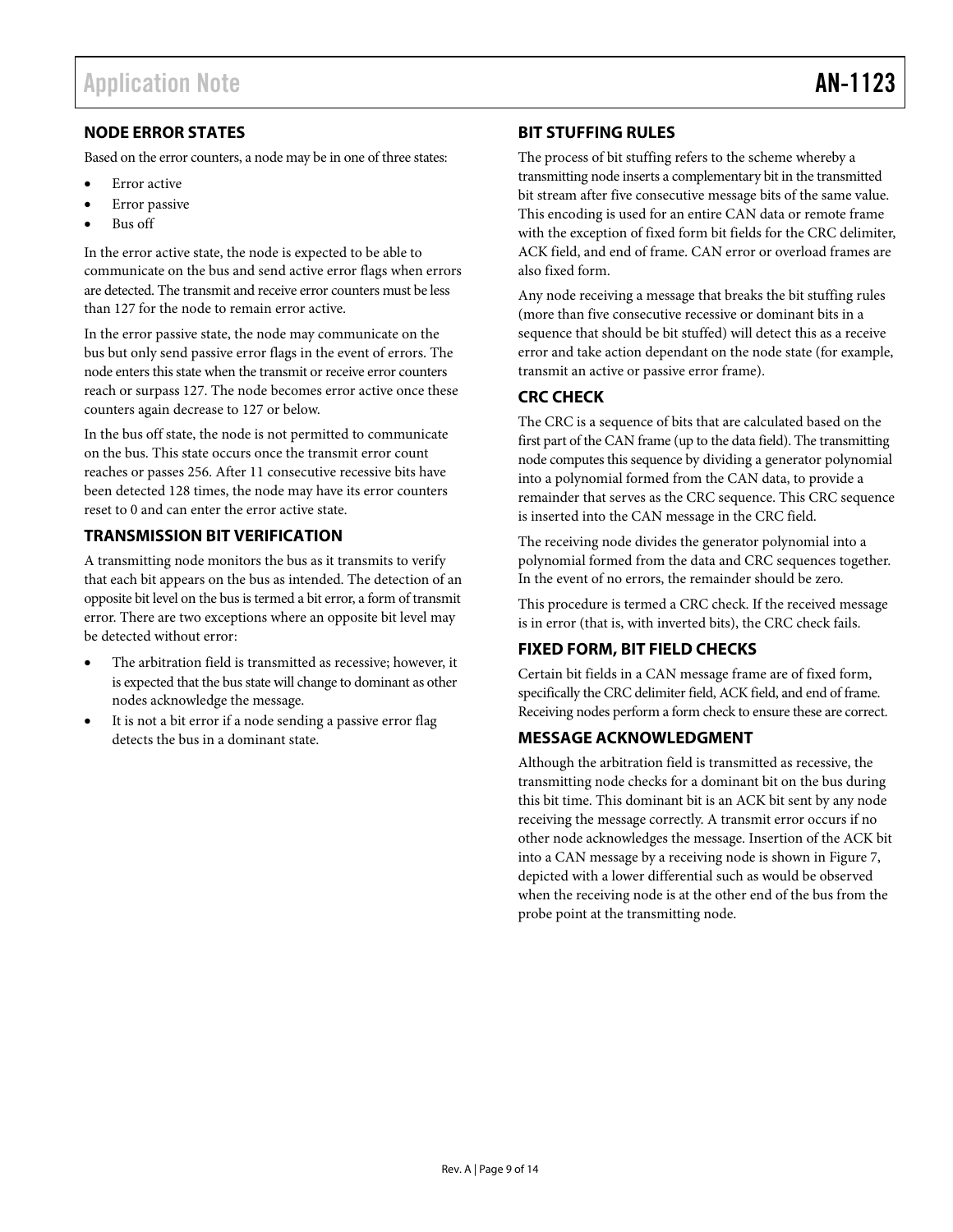## <span id="page-9-1"></span><span id="page-9-0"></span>PHYSICAL BUS **CAN PHYSICAL BUS CHARACTERISTICS**

The physical layer characteristics for CAN are specified in ISO-11898-2. This standard specifies the use of cable comprising parallel wires with an impedance of nominally 120 Ω (95 Ω minimum and 140 Ω maximum). The use of shielded twisted pair cables is generally necessary for electromagnetic compatibility (EMC) reasons, although ISO-11898-2 also allows for unshielded cable.

A maximum line length of 40 meters is specified for CAN at a data rate of 1 Mb. However, at lower data rates, potentially much longer lines are possible. ISO-11898-2 specifies a line topology, with individual nodes connected using short stubs. Minimize this stub length  $(\leq 0.3$  meters at data rates of 1 Mb).

#### <span id="page-9-2"></span>**TERMINATION**

In a transmission line, there are two current paths, one to carry the currents from the driver to the receiver and another to provide the return path back to the driver. CAN links are a little more complicated because of the fact that they have two signal wires that share a termination as well as a ground return path. However, the basic principles of transmission lines are the same. For reliable CAN communications, it is essential that the reflections in the transmission line be kept as small as possible. This can only be done by proper cable termination[. Figure 8](#page-9-3) demonstrates two termination schemes for CAN applications.

Reflections happen very quickly during and just after signal transitions. On a long line, the reflections are more likely to continue long enough to cause the receiver to misread logic levels. On short lines, the reflections occur much sooner and have no effect on the received logic levels.

#### *Parallel Termination*

In CAN applications, both ends of the bus must be terminated because any node on the bus may transmit data. Each end of the link has a termination resistor equal to the characteristic impedance of the cable, although the recommended value for the termination resistors is nominally 120  $Ω(100 Ω minimum)$ and 130  $\Omega$  maximum). There should be no more than two terminating resistors in the network, regardless of how many nodes are connected, because additional terminations place extra load on the drivers.

ISO-11898-2 recommends not integrating a terminating resistor into a node but rather attaching standalone termination resistors at the furthest ends of the bus. This is to avoid a loss of a termination resistor if a node containing that resistor is disconnected. The concept also applies to avoiding the connection of more than two termination resistors to the bus, or locating termination resistors at other points in the bus rather than at the two ends.

#### *Parallel Termination with Common-Mode Filtering*

To further enhance signal quality, split the terminating resistors at each end in two and place a filter capacitor,  $C_T$ , between the two resistors. This filters unwanted high frequency noise from the bus lines and reduces common-mode emissions.

![](_page_9_Figure_13.jpeg)

<span id="page-9-3"></span>*Figure 8. Termination Schemes for CAN Applications*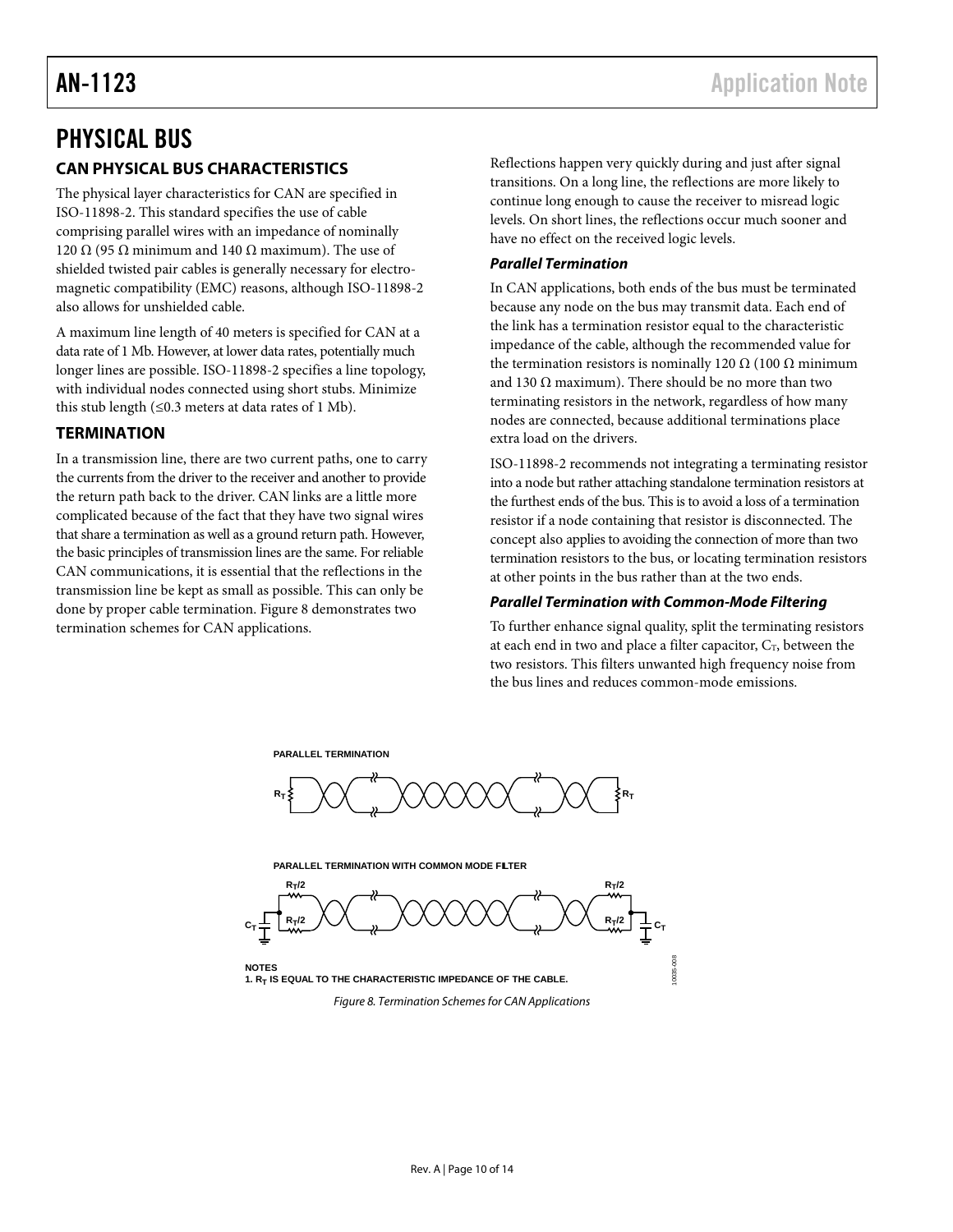## <span id="page-10-0"></span>ISOLATION

In CAN applications, there are often long links that can cause the ground potential at different nodes on the bus to be slightly different. This causes ground currents to flow through the path of least resistance through either the common earth ground or the ground wire. If the same electrical system is used to connect the power supplies of all nodes to the same earth ground, the ground connection may have reduced noise. Note, however, that motors, switches, and other electrically noisy equipment can still induce ground noise into the system.

![](_page_10_Figure_4.jpeg)

<span id="page-10-2"></span>Figure 9. Galvanic Isolation Allows Information Flow While Preventing Ground Current Flow

Different power systems are required in some applications. This is likely to increase the impedance of the earth ground, and the ground currents from other sources are more likely to find their way into the ground wire of the link. Isolating the link reduces or even eliminates these problems. Galvanic isolation is the recommended solution if there is no guarantee that the potential at the earth grounds at different nodes in the system are within the common-mode range of the transceiver. Galvanic isolation allows information flow but prevents current flow (se[e Figure 9\)](#page-10-2).

#### <span id="page-10-1"></span>**TRADITIONAL ISOLATION**

#### **INTEGRATED SIGNAL AND POWER ISOLATED CAN TRANSCEIVERS**

Analog Devices offers CAN transceivers for various applications, including

- [ADM3054](http://www.analog.com/ADM3054?doc=an-1123.pdf) with integrated 5 kV rms signal isolation for systems with an existing isolated 5 V supply
- [ADM3053](http://www.analog.com/ADM3053?doc=an-1123.pdf) with integrated signal and power isolation for complete isolation of CAN applications
- [ADM3052](http://www.analog.com/ADM3052?doc=an-1123.pdf) with integrated signal isolation and voltage regulator for isolated applications using 24 V bus power (for example, DeviceNet)
- [ADM3051](http://www.analog.com/ADM3051?doc=an-1123.pdf) for nonisolated applications or applications using traditional isolation methods

When galvanic isolation is implemented, some method is required of providing power to the bus side of the application circuit. In DeviceNet applications, 24 V is supplied to all nodes on the CAN bus, as demonstrated with th[e ADM3052.](http://www.analog.com/ADM3052?doc=an-1123.pdf) The high level of integration that can be achieved with th[e ADM3052 i](http://www.analog.com/ADM3052?doc=an-1123.pdf)s shown in [Figure 10.](#page-10-3) This part requires a minimum of external components and internally incorporates signal isolation via Analog Devices *i*Coupler technology, in addition to integrating a regulator to supply 5 V to the bus side of the device from 24 V bus power. An isolation rating of 5 kV rms is achieved with the [ADM3052.](http://www.analog.com/ADM3052?doc=an-1123.pdf)

For applications where an isolated supply is discretely provided, or bus power is used for various circuit elements, th[e ADM3054](http://www.analog.com/ADM3054?doc=an-1123.pdf) can be used with a 5 V isolated power supply on the bus side of the device.

![](_page_10_Figure_16.jpeg)

<span id="page-10-3"></span>Figure 10. Comparison of Traditional Isolation with Bus Power vs[. ADM3052](http://www.analog.com/ADM3052?doc=an-1123.pdf)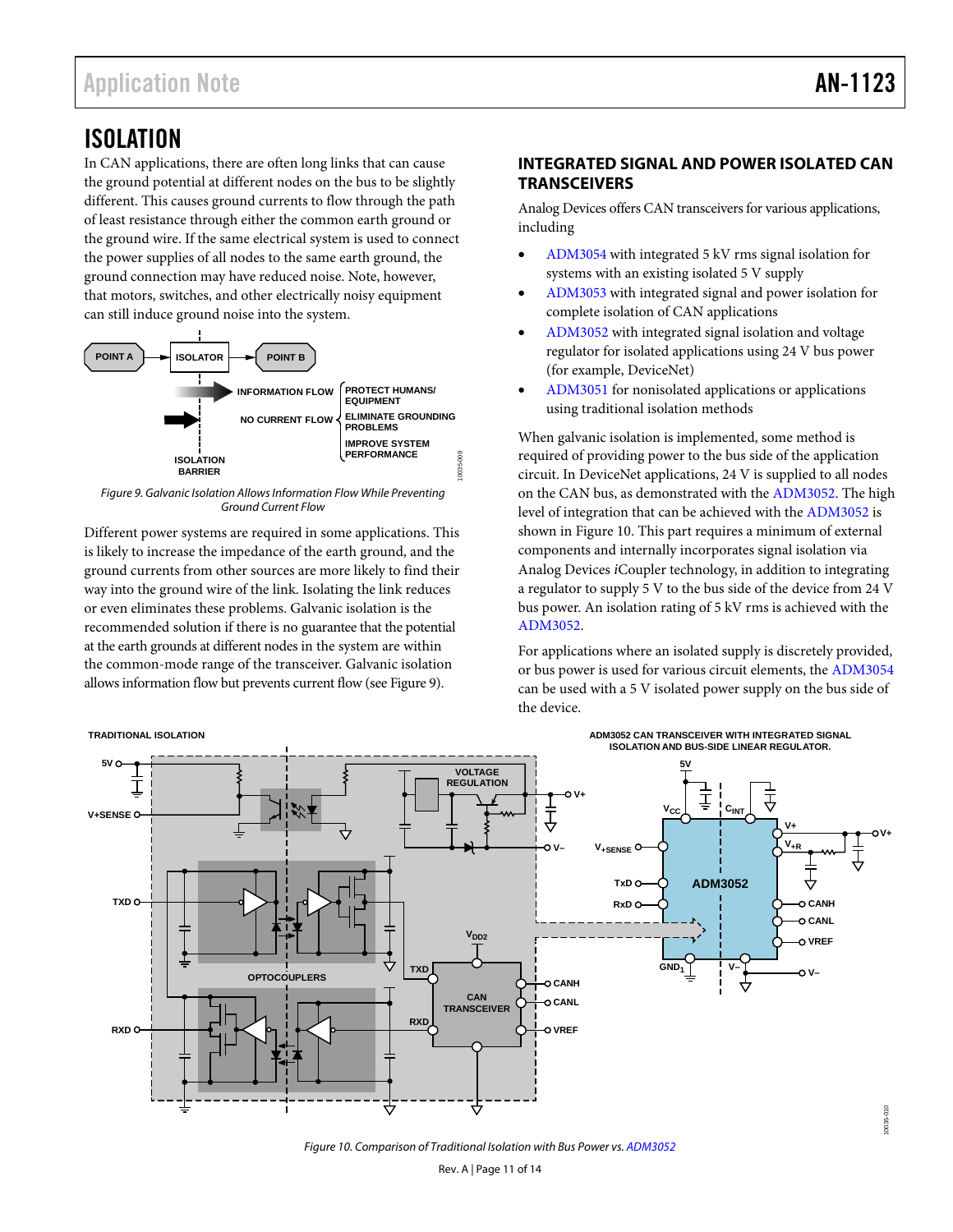10035-011

0035-01

In other applications, power from a supply on the logic side of the circuit can be transferred across the isolation barrier. Traditionally, this is achieved by use of a dc-to-dc converter implemented with an oscillator, transformer, and regulator using discrete components.

The [ADM3053](http://www.analog.com/ADM3053?doc=an-1123.pdf) integrates power isolation in addition to signal isolation. A single 5 V supply can supply power to the bus side via an integrated isolated dc-to-dc converter using Analog Devices *iso*Power technology. An isolation rating of 2.5 kV rms is achieved with th[e ADM3053.](http://www.analog.com/ADM3053?doc=an-1123.pdf) [Figure 11](#page-11-1) compares the traditional solution using discrete devices to the [ADM3053.](http://www.analog.com/ADM3053?doc=an-1123.pdf) The internal blocks of the [ADM3053](http://www.analog.com/ADM3053?doc=an-1123.pdf) are shown in the functional block diagram in [Figure 12.](#page-11-0) 

![](_page_11_Figure_5.jpeg)

Figure 11. Comparison of Traditional Isolation (Signal and Power) vs[. ADM3053](http://www.analog.com/ADM3053?doc=an-1123.pdf) 

<span id="page-11-1"></span>![](_page_11_Figure_7.jpeg)

<span id="page-11-0"></span>Figure 12[. ADM3053 F](http://www.analog.com/ADM3053?doc=an-1123.pdf)unctional Block Diagram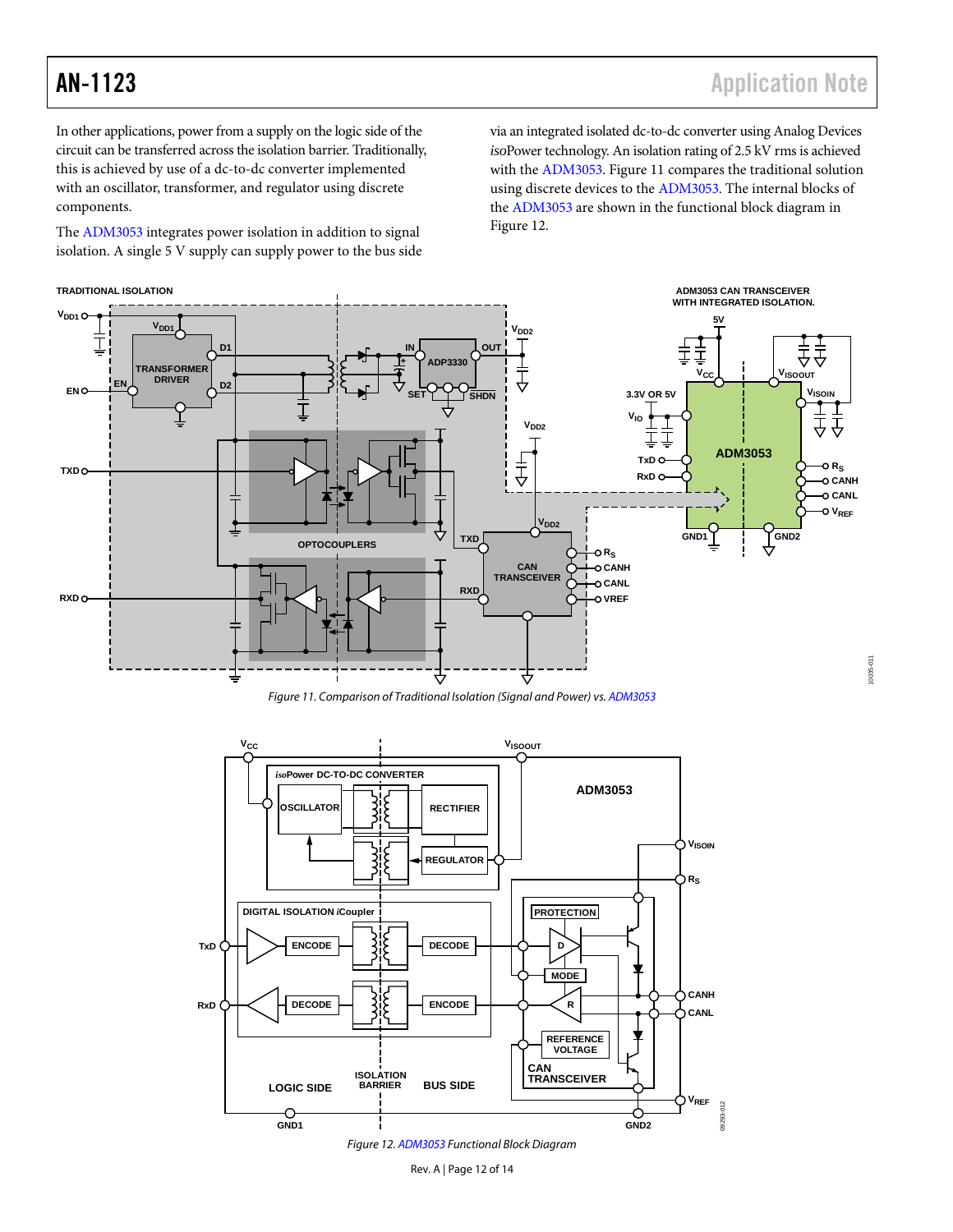## <span id="page-12-0"></span>STRESS PROTECTION

#### <span id="page-12-1"></span>**MISWIRE AND SHORT-CIRCUIT**

Some CAN applications, such as DeviceNet, in addition to carrying data on the bus lines, CANH and CANL, also distribute power along the bus. In such systems, bus power of typically 24 V is routed along the bus, along with a common ground.

In such systems, the connector for each CAN node has four wires, CANH, CANL, 24 V, and ground. To prevent damage in the case of miswiring of these signals, CAN nodes using 24 V bus power require protection on all bus lines (CANH, CANL, power, and ground). Miswire protection is a requirement for the DeviceNet protocol. Th[e ADM3052 i](http://www.analog.com/ADM3052?doc=an-1123.pdf)solated CAN transceiver with integrated bus power regulator incorporates ±36 V miswire protection on the CANH, CANL, V+, and V− pins.

Other CAN nodes that do not use power from the bus may still require this protection. In such cases, the CAN node still requires protection against shorting of CANH or CANL by connection to a power or ground line. For this reason, th[e ADM3051,](http://www.analog.com/ADM3051?doc=an-1123.pdf) [ADM3053,](http://www.analog.com/ADM3053?doc=an-1123.pdf) an[d ADM3054 C](http://www.analog.com/ADM3054?doc=an-1123.pdf)AN transceivers also incorporate ±36 V protection on CANH and CANL.

#### <span id="page-12-2"></span>**TRANSIENT OVERVOLTAGE**

In I&I applications, lightning strikes, power source fluctuations, inductive switching, and electrostatic discharge can cause damage to CAN transceivers by generating large transient voltages. The following electrostatic discharge (ESD) protection, electrical fast transients (EFT) protection, and surge protection specifications are relevant to industrial applications:

- IEC 61000-4-2 ESD protection
- IEC 61000-4-4 EFT protection
- <span id="page-12-4"></span>IEC 61000-4-5 surge protection

The [ADM3051,](http://www.analog.com/ADM3051?doc=an-1123.pdf) [ADM3052,](http://www.analog.com/ADM3052?doc=an-1123.pdf) and [ADM3053 C](http://www.analog.com/ADM3053?doc=an-1123.pdf)AN transceivers offered by Analog Devices include basic ESD protection on all pins. The level of protection can be further enhanced on the bus pins when using external clamping devices, such as transient voltage suppression (TVS) diodes. TVS diodes are normally used to protect silicon devices, like CAN transceivers, from transients.

The protection is accomplished by clamping the voltage spike to a limit, by the low impedance avalanche breakdown of a PN junction. TVS diodes are ideally open-circuit devices. A TVS diode can be modeled as a large resistance in parallel with some capacitance while working below its breakdown voltage. When a transient is generated, and the surge voltage is larger than the breakdown voltage of the TVS, the resistance of the TVS decreases to keep the clamping voltage constant. The selection of TVS diode is such that the clamping voltage is less than the voltage rating of the device that it is protecting. The transients are clamped instantaneously (<1 ns), and the damaging current is diverted away from the protected device (see [Figure 13\)](#page-12-3).

The function of a TVS in CAN applications is to protect the CAN transceiver by clamping voltages on the bus that are outside the maximum ratings. Some TVS devices have been specifically designed for CAN applications. An example circuit using bidirectional Zener diodes to implement TVS on a CAN bus is shown i[n Figure 14.](#page-12-4)

![](_page_12_Figure_15.jpeg)

<span id="page-12-3"></span>Figure 13. Transient Voltage Suppressor

![](_page_12_Figure_17.jpeg)

Figure 14. TVS Application Circuit